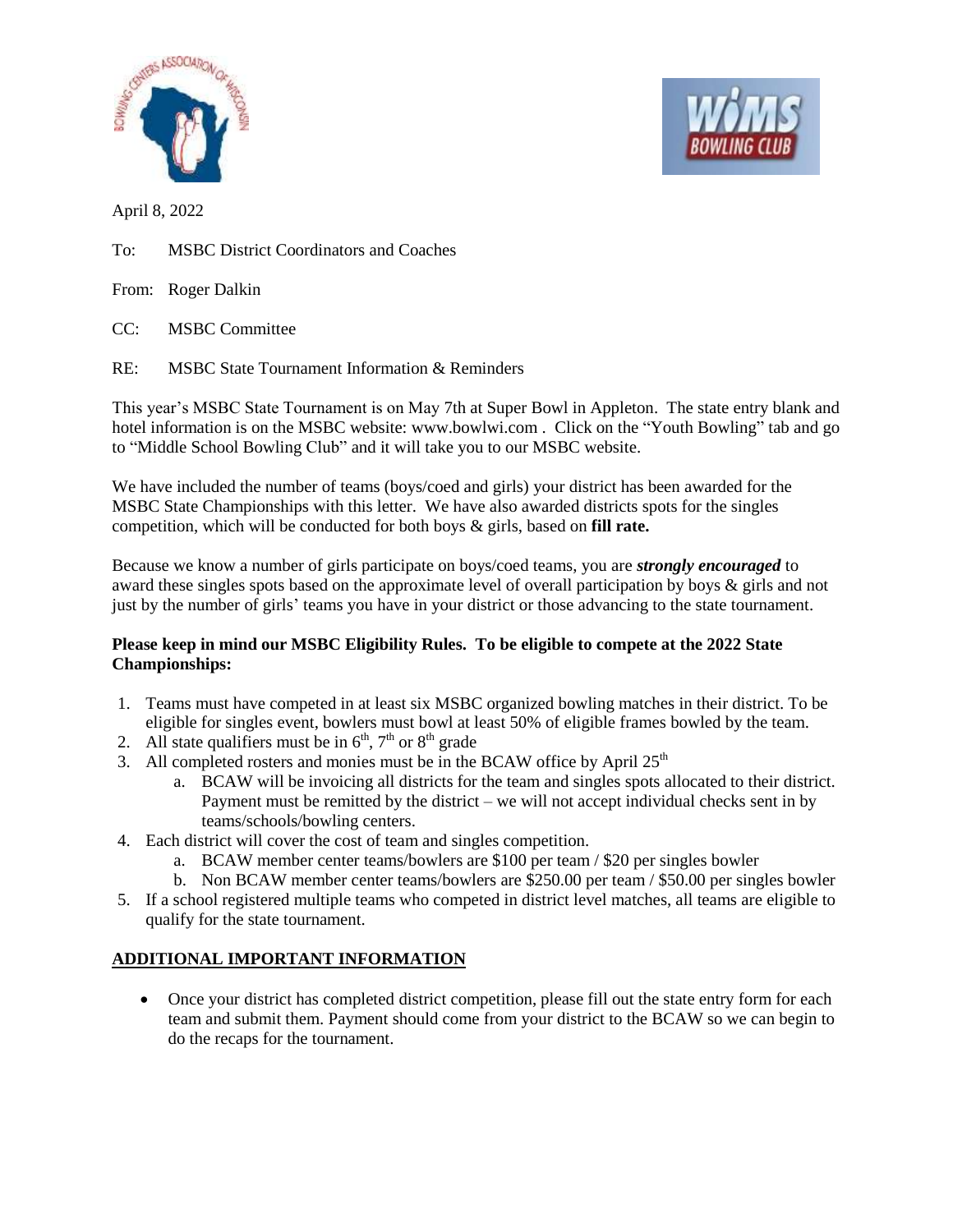



- Please remember to put the current **fill rate** for your singles bowlers on the entry form.
- Please remind your bowlers to wear their MSBC bowling shirt and matching pants following the attire guidelines in the MSBC Policies  $&$  Procedures. Please review the uniform requirements with your bowlers.
- **Coaches in order for you and your assistant coach to be in the bowlers' area you must be wearing your current/non-expired RVP badge for singles and team competition. The only exception allowed is for those who have a school issued ID with a background check included as part of the school's issuing policy.**
	- o Coaches please check the box on the state entry form if your assistant coach is under age 18, so we know they will not have a RVP badge.
- State Championships, Singles check in will begin at 8:15am. Bowlers will report to their starting lane at 9:15am and singles competition begins at 9:30am. Bowlers and coaches are to enter through the main entrance to check-in with tournament staff. RVP badges will be verified for all coaches during check-in.
- Spectators will enter through the side entrance to the left of the main entrance and there is a \$5 per person admission fee for everyone over the age of 10.
- Team check in begins at 12:30pm. Teams report to their starting lane at 1:15pm, team competition begins at 1:30pm.
- Please get your team to take a team picture, since this is a memory for the kids and you as a coach. We have a professional photographer on site. You can download the photo form from the MSBC website.
- H 5 G will have t-shirts and hoodies available for sale. Check out their website at <http://h5gbrands.com/bowling/categories/wi-school-bowling-tournament.html> . Coaches please let your bowlers know.
- We will hand out awards and scholarships for singles prior to the start of team competition. Awards for the top three places in each division for boys and girls.
- 900 Global will be participating again this year. We will be raffling several 900 Global bowling balls and autographed bowling items. Unfortunately due to scheduling conflicts there will not be a 900 Global pro signing autographs.
- Team awards and scholarships will be handed out after the team event and the results have been tabulated. Four places will be awarded in the boys/coed division and three places in girls division.